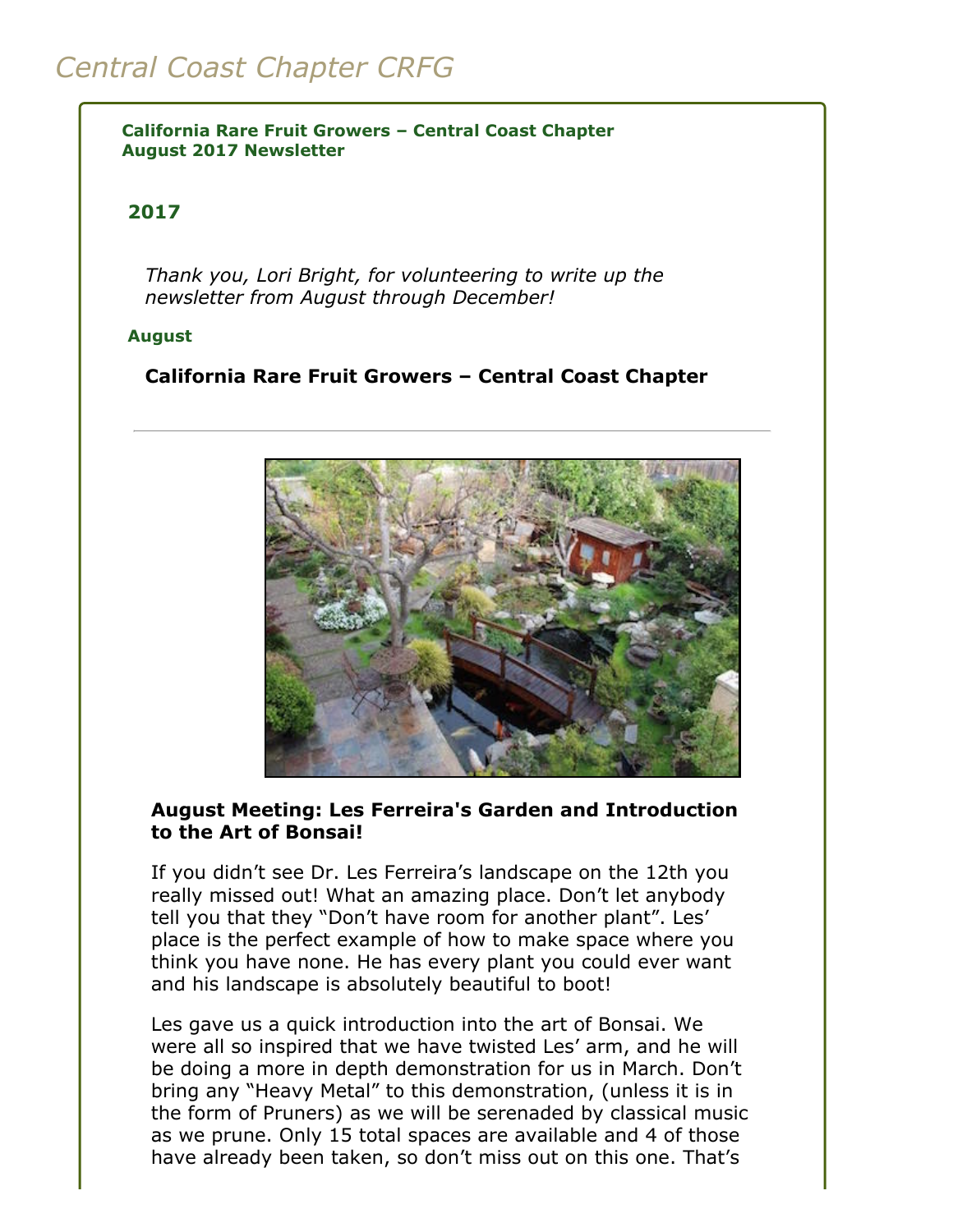March 3, 2018. Email Les at lsferrei@calpoly.edu to reserve one of the remaining 11 seats!



*Les explains how and why the bonsai is cut. Photo by Joe Sabol.*



*We learn that listening to classical music ensures a calming experience while practicing the art of bonsai.*

**2017**



*Joe introduces seven of this year's scholarship awardees. Standing, back row: Alisha Taff (CCC CRFG co-chair), Haleigh Jones, Kaitlyn Garcia, Kalena Bonnier-Cirone, David Luevano, Michaela Chin, Sunny Brucker, Foster Hengst. Photo by Joe Sabol.*

# **Scholarship Awardees!**

Thank you to our terrific Sponsorship Committee, and the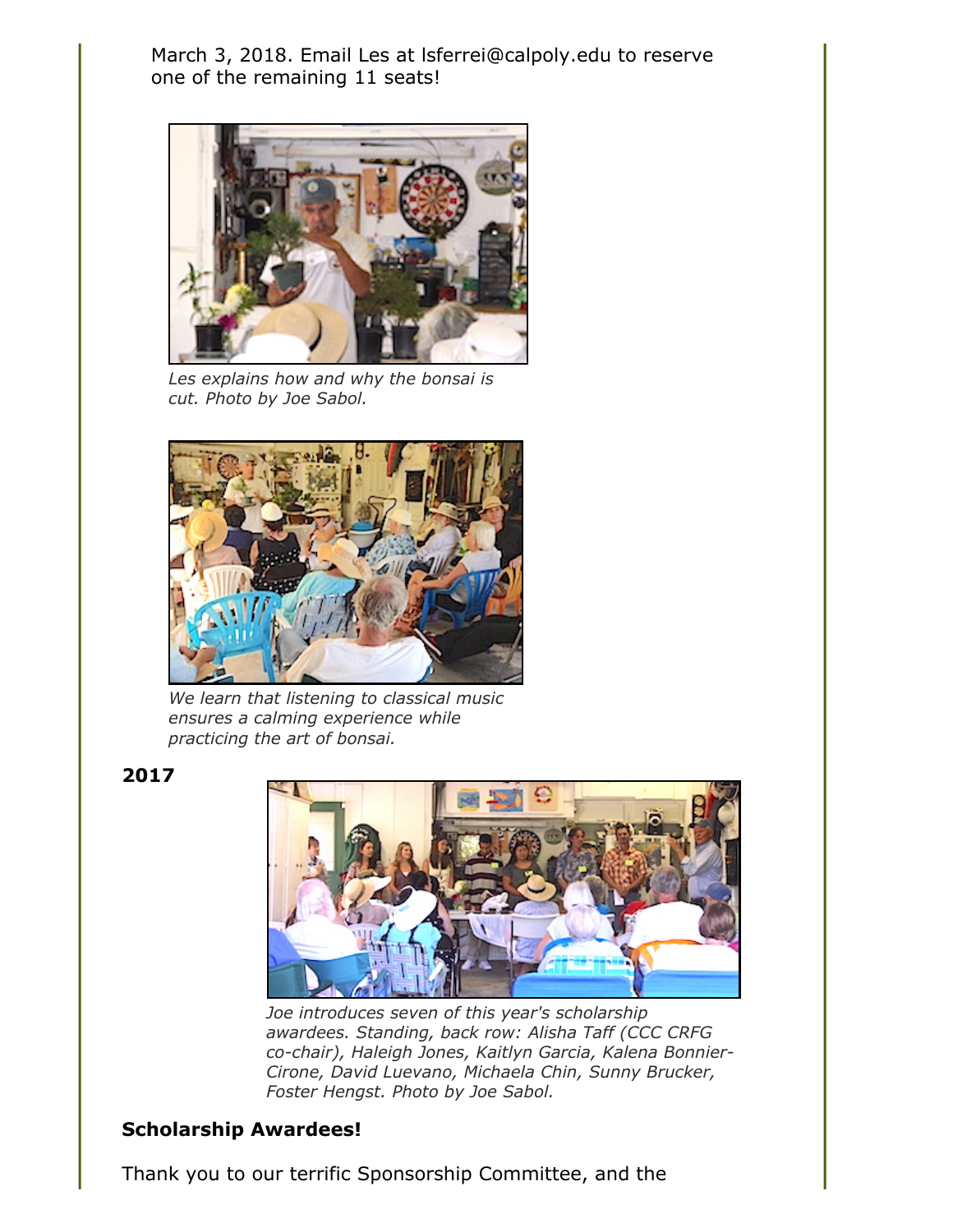sponsorship awardees! Because of their hard work, we were able to award eight scholarships this year!

Kalena Bonnier-Cirone, Sunny Brucker, Michaela Chin, Kaitlyn Garcia, Dulce Espinoza-Valdez, Foster Hengst, Haleigh Jones, and David Luevano were awarded scholarships. Seven of the awardees were able to attend our August meeting to tell a little bit about themselves, their goals, and to receive their awards.

Our gratitude also to each CRFG member that donated plants and/or volunteered hours: your dedication and generosity allows these scholarships to be provided!

See [2017 Scholarship Awardees](file:///Users/daramanker/Documents/CRFG/Website/Newsletters/aboutCRFG.html#2017Scholarships) for more information.

# **San Luis Obispo Master Gardeners' Tomato Extravaganza**

[Aug 19th we will have a CRFG booth at the SLO Master Gardeners'](http://ucanr.edu/blogs/blogcore/postdetail.cfm?postnum=24905) Tomato Extravaganza.

See the story in *[The Tribune](http://www.sanluisobispo.com/living/home-garden/article167507737.html)* for details about this event!

Thanks to our volunteers who will help us with the CRFG Display and Plant Sale:

- Lori Bright
- Felicity Lazo
- David Luevano (one of the CCC CRFG 2017 scholarship recipients!)
- Mo Moudakis
- Pat Moudakis
- Gunde Nemling
- Richard "Dick" Pottratz
- Bridget Ritterbush
- Jim Ritterbush
- Linda Robertson
- Tucker Schmidt
- Alisha Taff
- Nell Wade

The event goes from 10 a.m. to 2 p.m. and will be in the Master Gardener Demonstration Garden, at 2156 Sierra Way, San Luis [Obispo, CA. We are in the parking lot with a pop up tent, thanks](https://www.google.com/maps/dir/2156A,+2156+Sierra+Way,+San+Luis+Obispo,+CA+93401/35.2748395,-120.6483259/@35.2760919,-120.6565164,1483m/data=!3m1!1e3!4m8!4m7!1m5!1m1!1s0x80ecf114363a9675:0x2b9e0c1e3a9d7cc8!2m2!1d-120.6473987!2d35.2741883!1m0) to Marv Daniels.

Our thanks to Robert! What a very nice bunch of plants you donated to the M.G. Tomato Extravaganza!!!! We will also sell a few grafted trees, sign up new members, and make friends. The printed flyers about the plants will help us to "sell out" on Saturday!!! We will have our annual "truckers' hitch" workshop for Dick Pottratz. We shall stay